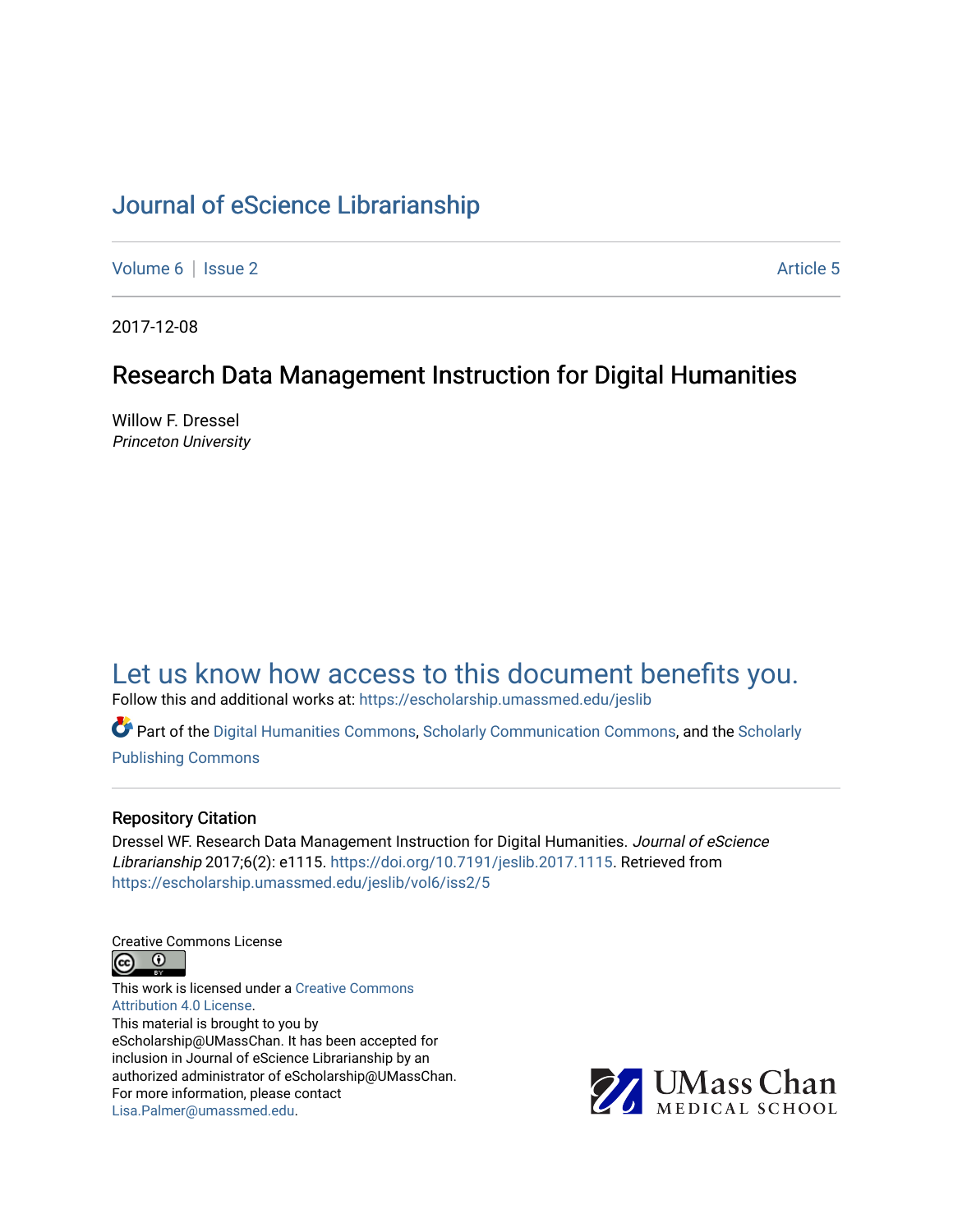

Journal of eScience Librarianship

putting the pieces together: theory and practice

# EScience in Action

# **Research Data Management Instruction for Digital Humanities**

Willow Dressel

Princeton University, Princeton, NJ, USA

#### **Abstract**

eScience related library services at Princeton University started in response to the National Science Foundation's (NSF) data management plan requirements, and grew to encompass a range of services including data management plan consultation, assistance with depositing into a disciplinary or institutional repository, and research data management instruction. These services were initially directed at science and engineering disciplines on campus, but the eScience Librarian soon realized the relevance of research data management instruction for humanities disciplines with digital approaches. Applicability to the digital humanities was initially recognized by discovery of related efforts from the history department's Information Technology (IT) manager in the form of a graduate-student workshop on file and digital-asset management concepts. Seeing the common ground these activities shared with research data management, a collaboration was formed between the history department's IT Manager and the eScience Librarian to provide a research data management overview to the entire campus community. The eScience Librarian was then invited to participate in the history department's graduate student file and digital asset management workshop to provide an overview of other research data management concepts. Based on the success of the collaboration with the history department IT, the eScience Librarian offered to develop a workshop for the newly formed Center for Digital Humanities at Princeton. To develop the workshop, background research on digital humanities curation was performed revealing similarities and differences between digital humanities curation and research data management in the sciences. These similarities and differences, workshop results, and areas of further study are discussed.

## **Correspondence:** Willow Dressel: [wdressel@princeton.edu](mailto:wdressel@princeton.edu) **Keywords:** research data management instruction, digital humanities **Rights and Permissions:** Copyright Dressel © 2017



All content in Journal of eScience Librarianship, unless otherwise noted, is licensed under a [Creative Commons Attribution 4.0 International License.](http://creativecommons.org/licenses/by/4.0/)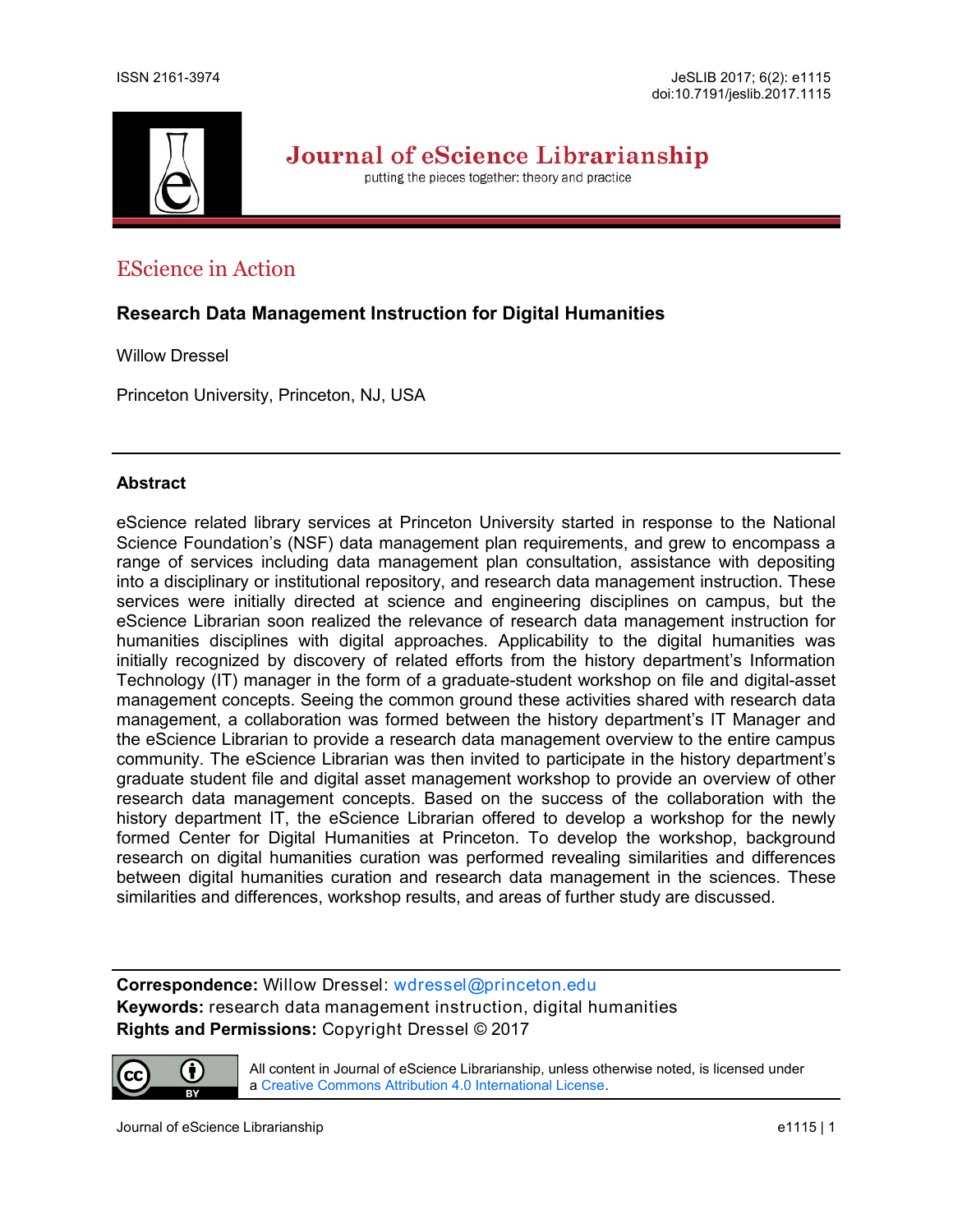## **Introduction**

eScience related library services at Princeton University started with data management plan consultations in response to the National Science Foundation's (NSF) data management plan requirements. After several years, in anticipation of needs beyond NSF requirements, one of Princeton University Library's science librarians was appointed as a half-time eScience Librarian and services grew to include data management plan consultation from all funders, assistance with depositing into a disciplinary or institutional repository, and research data management instruction. Initially the primary audience for these services was assumed to be the data-intensive fields of science and engineering.

During the planning and outreach stages of eScience services development, a connection was made with a colleague on campus engaged in related instruction for a different audience. Carla Zimowsk, the Information Technology (IT) Manager for Princeton's History Department had been giving a workshop on file and digital asset management concepts to history graduate students for many years. The complementary nature of these concepts with research data management led to a collaborative presentation on best practices for file and data management as part of the campus wide "Productive Scholar" series. The eScience Librarian was then invited to participate in the history department workshop on file management given to incoming graduate students.

Encouraged by the success of the collaboration with history graduate students, the eScience Librarian offered to develop a workshop on research data management for newly formed Center for Digital Humanities at Princeton (CDH). Opened in 2015, the Center for Digital Humanities is an interdisciplinary research center that provides consultation, teaching, and fosters research in the digital humanities. The Center provides workshops on topics such as data visualization, introduction to Text Encoding Initiative (TEI), and more. The Associate Director for Center for Digital Humanities was enthusiastic to add a research data management workshop and, having some experience with research data management, provided input and resources about specific needs in the digital humanities.

#### **Literature Review**

Over the last several decades scholarly research has become more electronic and data driven (Bell, Hey, and Szalay 2009). As the amount of research data has grown, so has attention to its importance as a scholarly product (Borgman 2008). In order to ensure research data are properly maintained, many funding agencies require data management plans with grant applications. Seeing an opportunity to share their expertise in these areas, many librarians have started providing data management plan and/or research data management training. In 2013, 61% of ARL libraries surveyed offered data management plan training and data management best practices (Fearon et al. 2013).

To help librarians apply their existing expertise to this new field of instruction, a variety of educational materials, curricula, and handbooks have been developed. Goben and Raszewski's *Research Data Management Self-Education for Librarians* provides a list of curricula, programs, online courses, and more that librarians can use to learn about research data management (Goben 2015). The *Data Literacy Course Materials* web page from the eScience Portal for Librarians provides a listing of materials aimed at faculty and students

Journal of eScience Librarianship e1115 | 2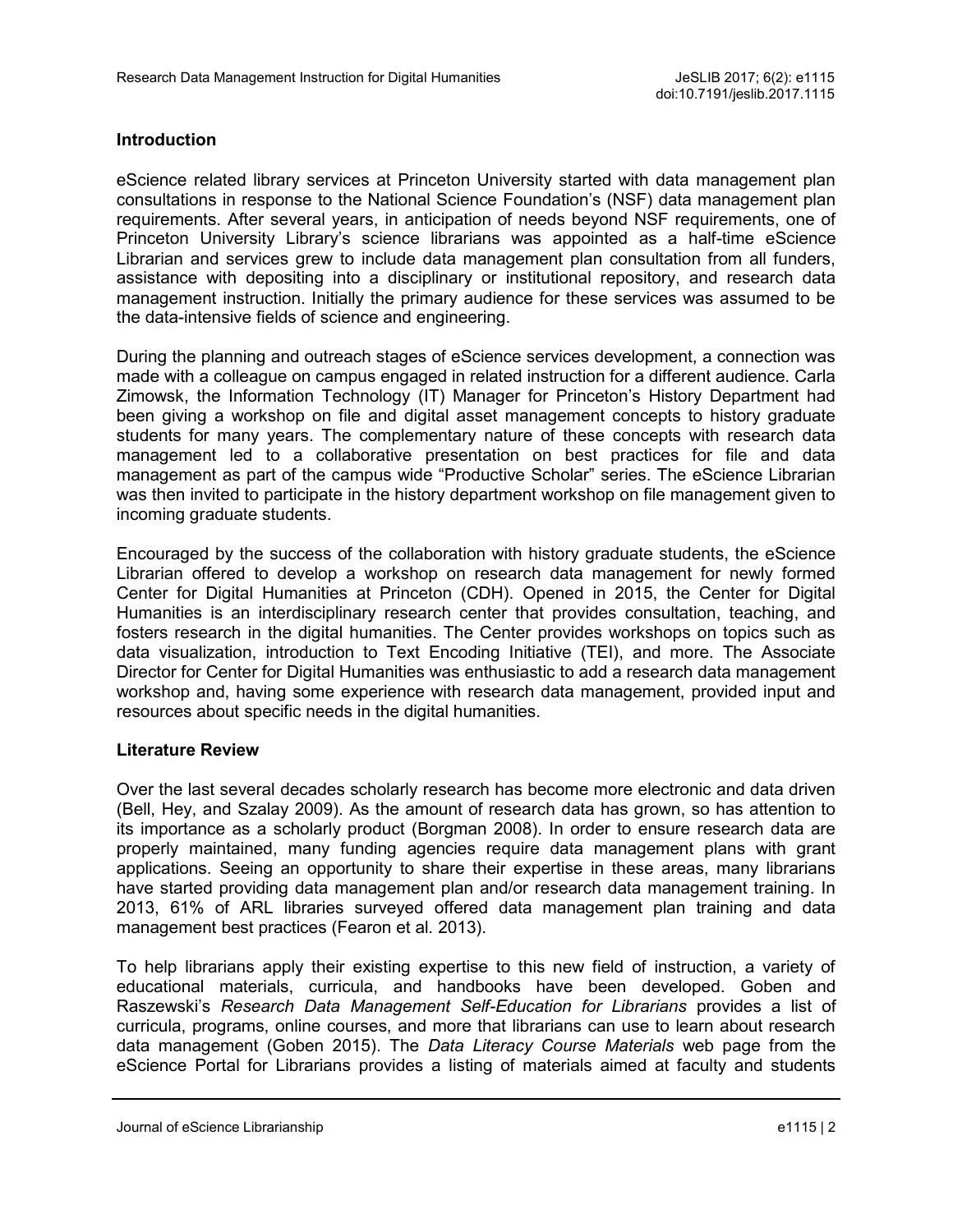("Data Literacy Course Materials" 2017). The materials on the eScience Portal for Librarians are listed as either general or disciplinary resources. However, most of the general course materials have more of a science, engineering, and/or social science focus. Only two of the ten disciplinary course materials listed are for humanities disciplines, DataTrain<sup>1</sup> for archeology and Curating Artistic Research Output (CAiRO)<sup>2</sup>.

The traditionally data-driven fields of the sciences and social sciences have also been the main focus for research data management library services. Of the libraries in the ARL Research Data Management Services survey that offer these services, most estimate their services are used by the humanities only occasionally (62%) or never (38%) (Fearon et al. 2013). However, humanities research is also increasingly becoming more electronic and data driven, especially with the rise of the digital humanities. The National Endowment of the Humanities (NEH) Office of Digital Humanities started requiring data management plans for grant applications in 2011. The reason for the requirement is to, among other things, consolidate information about data to a consistent format and "to encourage applicants and reviewers to think in broader terms about humanities data" (National Endowment for the Humanities 2017). Data management plan requirements for grants from the NEH Office of Digital Humanities are based on and contain elements similar to that of the NSF including types of data, how data will be maintained, access and sharing, and information about documentation and metadata (National Endowment for the Humanities 2016).

Although the NEH data management plan requirements are similar to those for the NSF, the emphasis in digital humanities literature has been on digital curation. According to Alex Poole, the American Council of Learned Societies "crystalized the unprecedented urgency of digital data curation in the humanities" with the 2006 report *Our Cultural Commonwealth* (Poole 2013). Lee and Tibbo define digital curation as involving "the management of digital objects over their *entire lifecycle*, ranging from pre-creation activities wherein systems are designed, and file formats and other data creation standards are established, through ongoing capture of evolving contextual information for digital assets housed in archival repositories" (Lee and Tibbo 2007).

By invoking the entire lifecycle of a digital object, this definition illustrates how digital curation encompasses and also extends beyond many of the activities involved in research data management. The Digital Curation Centre (DCC) provides the most robust description of the full curation lifecycle which covers the actions of conceptualize, create or receive, access and use, appraise and select, dispose, ingest, preservation action, reappraise, store, access, use and reuse, and transform (Digital Curation Centre 2017). The NSF and NEH data management plan requirements can serve as a good example of typical research data management activities including types of data, documentation and metadata, how data will be maintained, access and sharing, re-use, and archiving or preservation. Jake Carlson helps illuminate the differences between curation and research data management, describing curation as what takes place not just during the active phase of the research, but afterward when data may be stewarded by a third party. Data management on the other hand "takes place during the "active" stages of the data life cycle, when researchers are generating and making use of the

<sup>1</sup> Lindsay Lloyd-Smith, "Archaeology Data Service," Archaeology Data Service, accessed August 18, 2017, <http://archaeologydataservice.ac.uk/learning/DataTrain.xhtml>

<sup>2</sup> Stephen Gray, Paul Clarke, and Sarah Jones, "CAiRO: Curating Artistic Research Output," accessed August 18, 2017,<http://www.jisc.ac.uk/whatwedo/programmes/mrd/rdmtrain/cairo.aspx>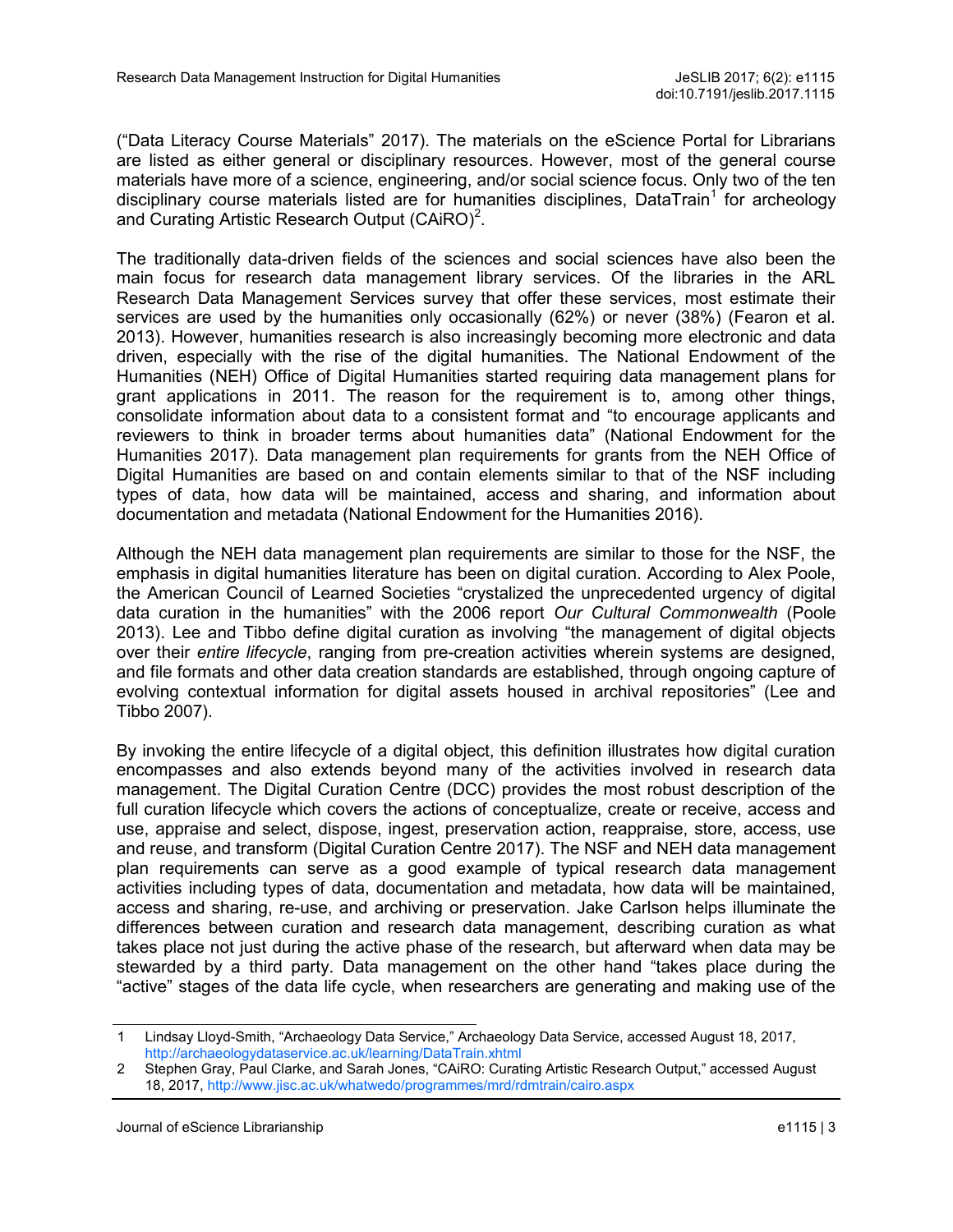data themselves for their own purposes" (Carlson 2014).

Since *Our Cultural Commonwealth* was published in 2006, several treatments on curation in the digital humanities have been written, but only two cover aspects of research data management. *The Digital Humanities Curation Guide* from Flanders and Muñoz is an online guide with an introduction and articles covering digital curation aspects particular to the digital humanities such as data representation, metadata standards, digital classics, digital collections, and legal aspects. *Digital Curation in the Digital Humanities* by Sabharwal provides a conceptual framework for digital humanities curation. Research data management concepts are mentioned in these but the treatments are high level, looking at the entire curation lifecycle and do not provide details on the basics needs of research data management in the digital humanities.

However, a disciplinary perspective and the ideal of digital curation should not be overlooked. Flanders and Muñoz's introduction identifies specific curation challenges presented by prominent research objects in the digital humanities, such as scholarly editions, text corpora, text with markup, thematic research collections, data with accompanying analysis or annotation, and finding aids. They further identify unique treatments of humanities data that also require curatorial attention. Interpretive layering, information about how data is captured and prepared, as well as responsibility, editorial voice, and debate are aspects of the research methods that need to be retained for the long-term preservation and reuse of a work. (Flanders and Muñoz 2011) Given that the data management plan requirements for the NEH are similar to those for the NSF, applying this perspective to existing general training tools such as the New England Collaborative Data Management Curriculum (NECDMC)<sup>3</sup> can be an effective way of developing materials for research data management instruction in the digital humanities.

#### **Workshop Development**

The best practices in data management workshop delivered to the broader campus community was developed based on three existing materials: NECDMC's Module  $1^4$ , Kristin Briney's ACRL, DCIG presentation "Practical Data Management,"<sup>5</sup> and the Create and Manage Data section of best practices on the U.K. Data Archive's website. $6$  The general presentation covered reasons for managing research data, data management plans, file management, documentation, storage and backup, long term planning and included specific resources available on campus. This presentation served as the backbone for both the workshop to history department graduate students and the Center for Digital Humanities. The workshop for history department graduate students was co-presented with the History Department IT Manager and Princeton's History Librarian, Elizabeth Bennet. The research data management

<sup>3</sup> Lamar Soutter Library, University of Massachusetts Medical School, "New England Collaborative Data Management Curriculum | Lamar Soutter Library - University of Massachusetts Medical School," <http://library.umassmed.edu/necdmc/index>

<sup>4</sup> Elaine R. Martin et al., "Module 1: Overview of Research Data Management," *Lamar Soutter Library - University of Massachusetts Medical School*, accessed February 10, 2017, <https://library.umassmed.edu/necdmc/modules>

<sup>5</sup> Kristin Briney, "Practical Data Management - ACRL DCIG Webinar." (April 30, 2014) [http://www.slideshare.net/kbriney/practical](http://www.slideshare.net/kbriney/practical-data-management-acrl-dcig-webinar)-data-management-acrl-dcig-webinar

<sup>6</sup> UK Data Archive, "UK Data Archive - CREATE & MANAGE DATA." http://www.data-[archive.ac.uk/create](http://www.data-archive.ac.uk/create-manage)-manage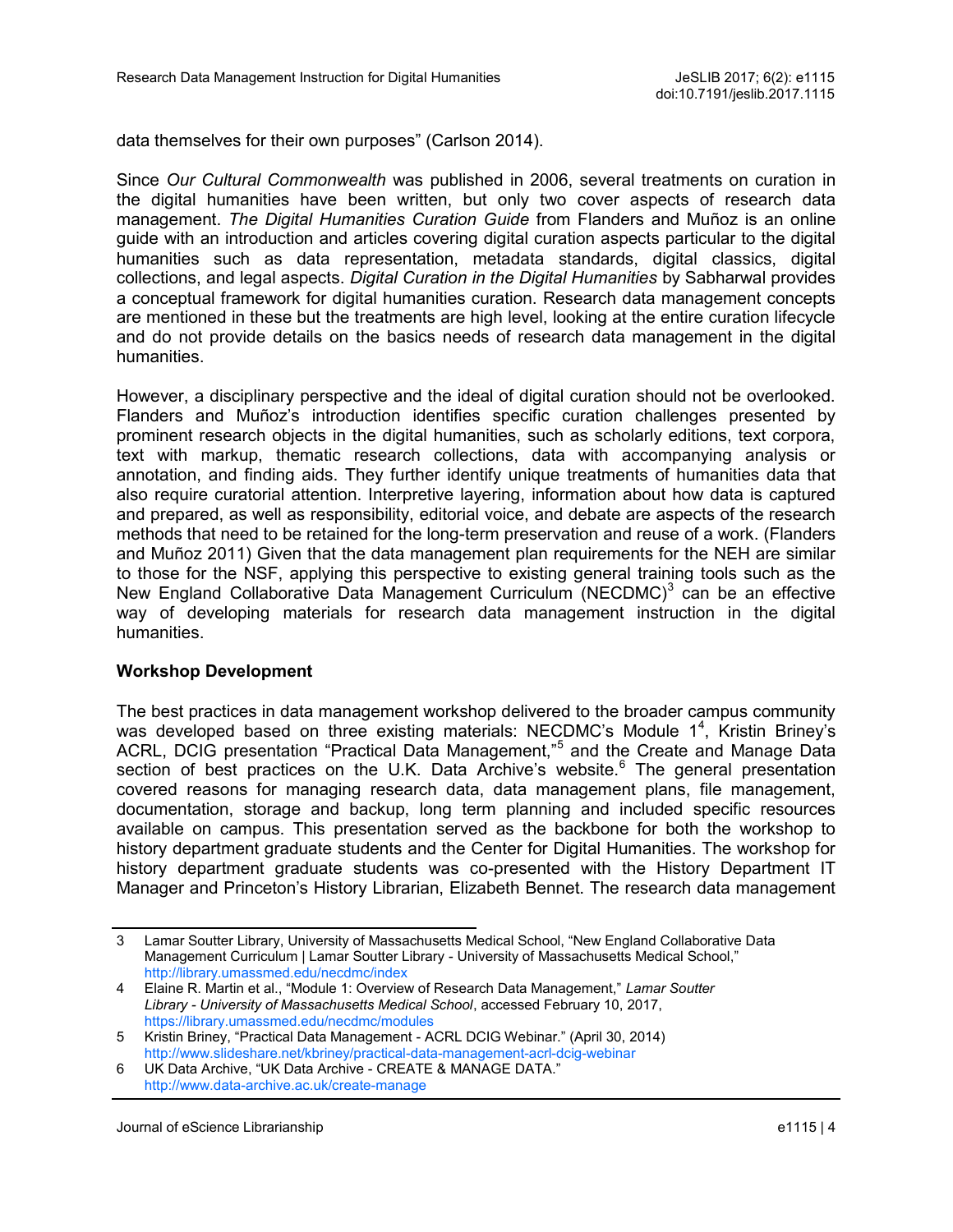portion for this workshop was limited to NEH data management requirements, documentation, storage, back-up, and long-term preservation. The workshop for the Center for Digital Humanities included the core set of data management concepts used as the backbone for previous presentations but also included NEH data management requirements and information on special considerations for digital humanities drawn from *Introduction to Humanities Data Curation* including the importance of "interpretive layering", provenance and documentation, and "capturing responsibility, editorial voice, and debate" (Flanders and Muñoz 2011) (See supplementary file, RDM-DigitalHumanities Presentation).

## **Results**

The history department graduate student workshop on file and digital asset management was attended by around 20 incoming graduate students. The information presented on file and digital asset management by the departmental IT manager and history librarian was grounded in real-world examples of creating and managing digital objects in the reading room. This helped students contextualize application of the research data management concepts of documentation, storage, back-up, and long-term preservation to an early foundational stage of research. Student follow-up questions revolved around documentation and copyright issues.

The Center for Digital Humanities research data management workshop was attended by seven people ranging from Center for Digital Humanities staff and patrons, library staff, and one member of the general public. After the session, the eScience Librarian was invited to be paired with one of Center for Digital Humanities' research fellows to consult on research data management throughout the life of a fellow's digital humanities project. Unfortunately, this opportunity did not materialize due to a change in the eScience Librarian's position.

#### **Discussion**

Program-level assessment was hoped to be achieved by pairing with a Center for Digital Humanities fellow. Such a pairing would provide an opportunity to directly observe pain points experienced in digital humanities work to develop more targeted instruction. Student questions and interest from both workshops suggests licensing and re-use are an area of need that should be developed further.

Research on assessment of student learning in research data management is still in its early stages and as with educational curriculum is largely focused on science and technology. The assessment built into the lesson plan for Module 1 of NECDMC calls for participants to discuss data management issues in their research setting or examine one of NECDMC's sciences based case studies. Based on these early workshops, a few similar activities for assessing digital humanities student learning present themselves. Participants potentially involved in reading room research might be asked to discuss data management issues in this setting. For a more general digital humanities audience, assessment could include having students view existing digital humanities projects, discuss what type of data may be involved and special considerations that may apply to the project.

## **Conclusion**

There is much interest in data curation in the digital humanities. Data curation represents a full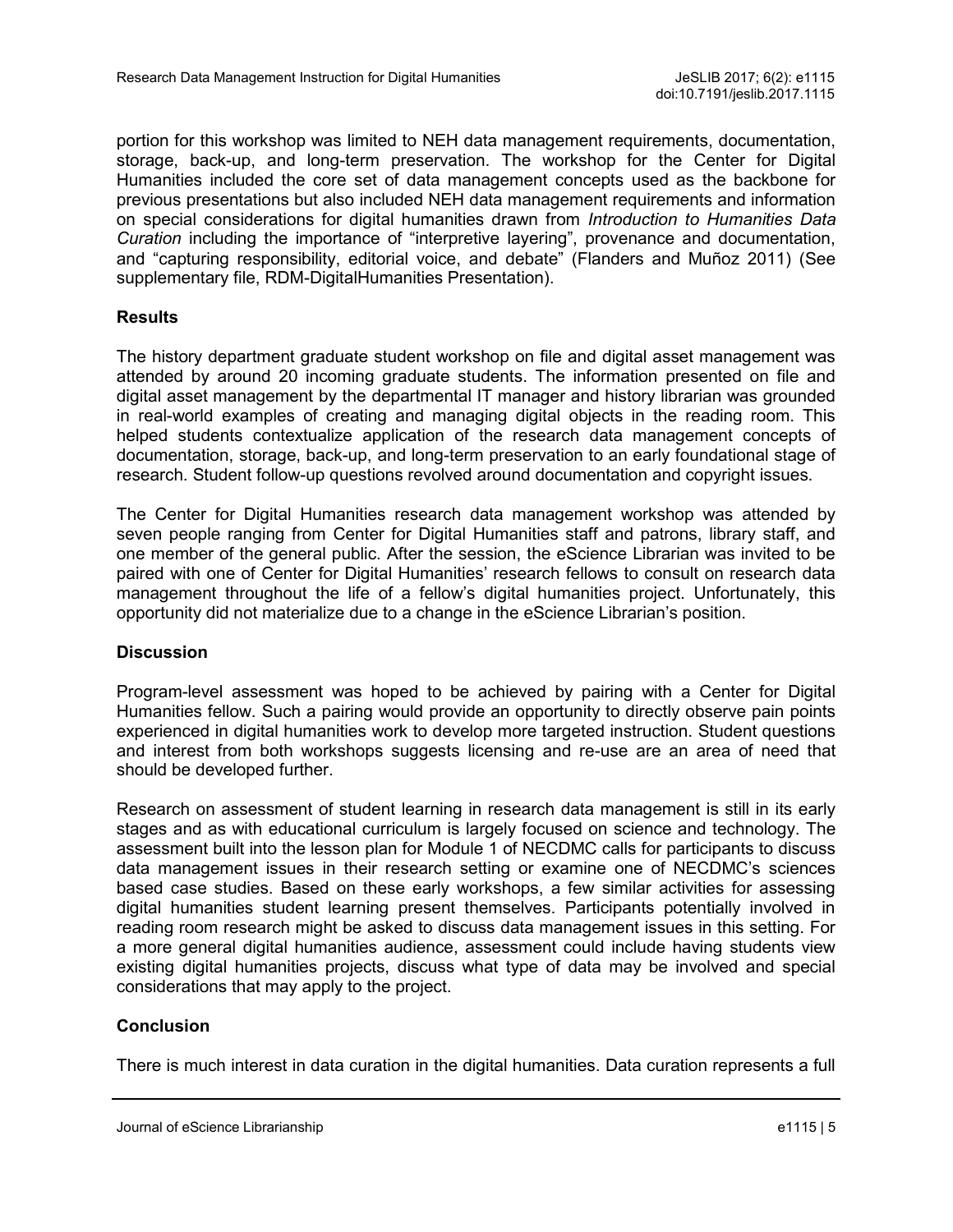range of actions on a digital object over its lifecycle and includes the basics of data management. Despite this, little attention has been paid to providing research data management instruction to the digital humanities. While the data produced in scientific research differ from the digital humanities in many ways, both disciplines have similar themes when it comes to research data management as exhibited by the similarities in the data management plan requirements of the funding agencies NSF and NEH. Thus, with an understanding of what makes digital humanities data unique, existing research data management education curricula can be applied to the digital humanities.

#### **Supplemental Content**

#### RDM-DigitalHumanities Presentation

An online supplement to this article can be found at <http://dx.doi.org/10.7191/jeslib.2017.1115> under "Additional Files".

#### **Acknowledgement**

The author would like to thank Jean Bauer, Associate Director of the Center for Digital Humanities at Princeton, Elizabeth Bennett, Librarian Emerita for History and History of Science at Princeton University, and Carla Zimowsk, Technology Services Manager for the History Department at Princeton University.

#### **Disclosure**

The author reports no conflict of interest.

#### **References**

Bell, Gordon, Tony Hey, and Alex Szalay. 2009. "Beyond the Data Deluge." *Science* 323(5919): 1297-1298. <http://www.dx.doi.org/10.1126/science.1170411>

Borgman, Christine L. 2008. "Data, Disciplines, and Scholarly Publishing." *Learned Publishing* 21(1): 29-38. <http://dx.doi.org/10.1087/095315108X254476>

Carlson, Jake. 2014. "The Use of Life Cycle Models in Developing and Supporting Data Services." In *Research Data Management: Practical Strategies for Information Professionals*, edited by Joyce M. Ray, 63-86. Purdue University Press. [http://www.thepress.purdue.edu/titles/research](http://www.thepress.purdue.edu/titles/research-data-management-practical-strategies)-data-management-practical-strategies

Digital Curation Centre. 2017. "What Is Digital Curation?" Accessed August 24. [http://www.dcc.ac.uk/digital](http://www.dcc.ac.uk/digital-curation/what-digital-curation)-curation/what-digital-curation

E-Science Portal for Librarians. 2017. "Data Literacy Course Materials." Accessed August 17. [http://esciencelibrary.umassmed.edu/data](http://esciencelibrary.umassmed.edu/data-literacy/course-materials)-literacy/course-materials

Fearon, David Jr, Betsy Gunia, Sherry Lake, Barbara E. Pralle, and Andrew L. Sallans. 2013. "SPEC Kit 334: Research Data Management Services." *Association of Research Libraries*. [http://publications.arl.org/Research](http://publications.arl.org/Research-Data-Management-Services-SPEC-Kit-334)-Data-Management-Services-SPEC-Kit-334

Flanders, Julia, and Trevor Muñoz. 2011. "An Introduction to Humanities Data Curation." *DH Curation Guide: a community resource guide to data curation in the digital humanities.* <http://guide.dhcuration.org/contents/intro/>

Goben, Abigail and Rebecca Raszewski. 2015. "Research Data Management Self-Education for Librarians: A Webliography." *Issues in Science & Technology Librarianship* 82.<http://dx.doi.org/10.5062/F4348HCK>